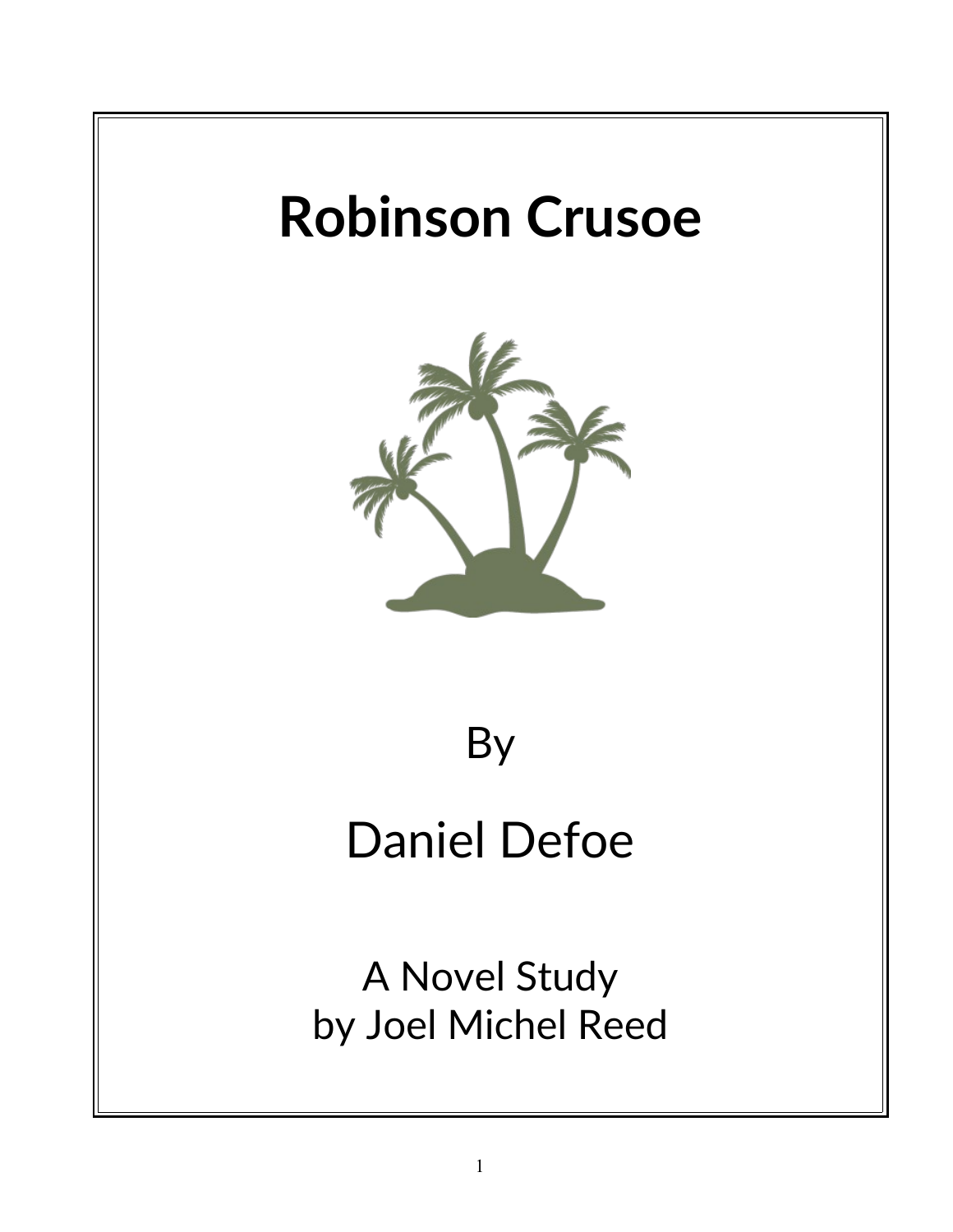*By Daniel Defoe*



**Table of Contents**

| <b>Suggestions and Expectations</b> | 3  |
|-------------------------------------|----|
|                                     |    |
| List of Skills                      | 4  |
|                                     |    |
| Synopsis / Author Biography         | 5  |
|                                     |    |
| <b>Student Checklist</b>            | 6  |
|                                     |    |
| Reproducible Student Booklet        |    |
|                                     |    |
| Answer Key                          | 66 |

**About the author:** Joel Reed has over 70 published novel studies and is the author of four  $|$ novels. For information on his work and literature, please visit  $\overline{\text{www.reednovelstudies.com}}$ 

> Copyright © 2014 Joel Reed Revisions Completed in 2022 All rights reserved by author. Permission to copy for single classroom use only. Electronic distribution limited to single classroom use only. Not for public display.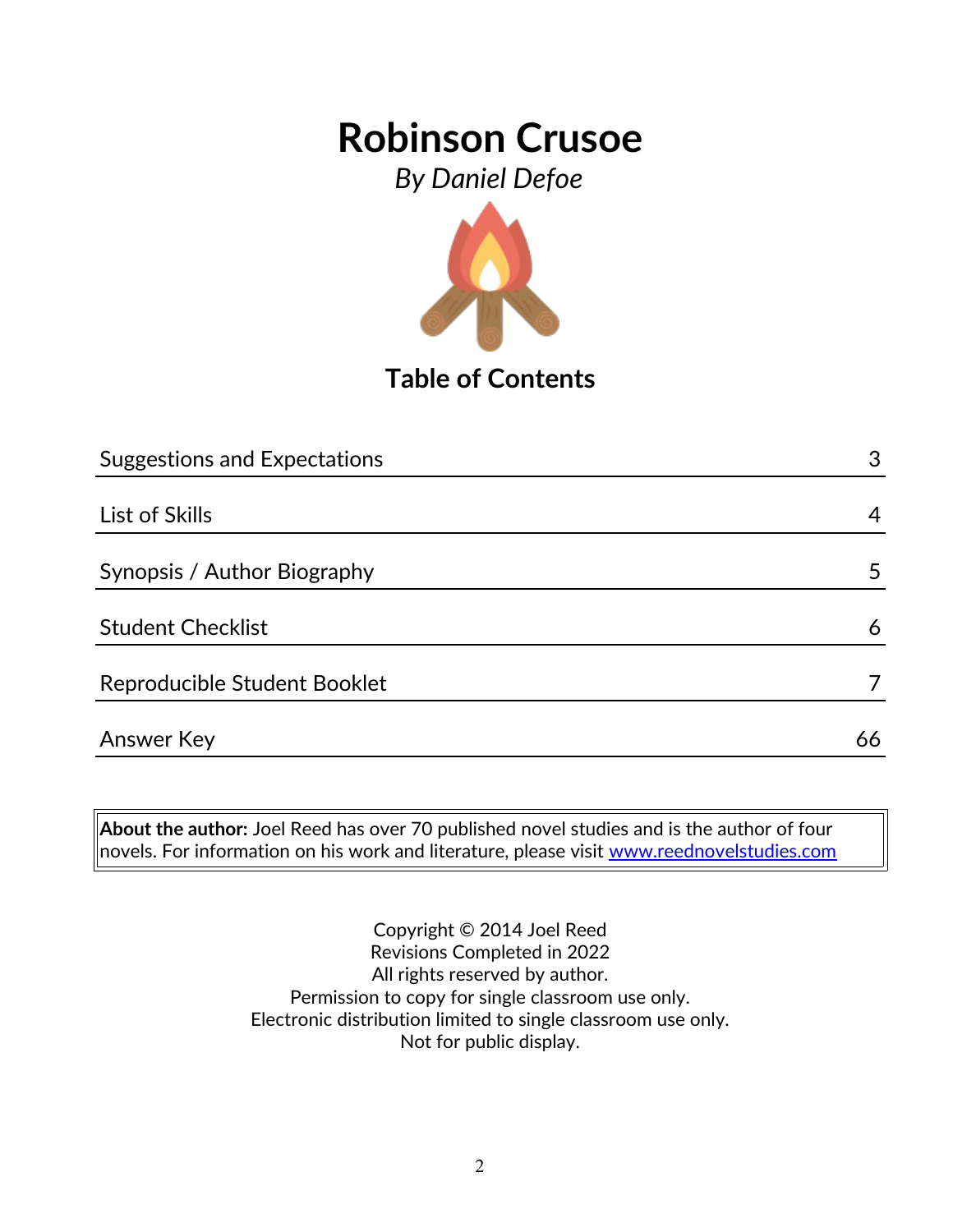## *By Daniel Defoe*

### **Suggestions and Expectations**

*This novel study is based on the complete and unabridged version of Robinson Crusoe printed by Aladdin Classics, which consists of a total of Thirty Three Chapters.* 

This curriculum unit can be used in a variety of ways. Each chapter of the novel study focuses on three chapters of *Robinson Crusoe* and is comprised of five of the following activities:

- Before You Read
- Vocabulary Building
- Comprehension Questions
- Language Activities
- Extension Activities

### **Links with the Common Core Standards (U.S.)**

Many of the activities included in this curriculum unit are supported by the Common Core Standards. For instance the *Reading Standards for Literature, Grade 5*, makes reference to

- a) determining the meaning of words and phrases. . . including figurative language;
- b) explaining how a series of chapters fits together to provide the overall structure;
- c) compare and contrast two characters;
- d) determine how characters … respond to challenges;
- e) drawing inferences from the text;
- f) determining a theme of a story . . . **and many others.**

A principal expectation of the unit is that students will develop their skills in reading, writing, listening and oral communication, as well as in reasoning and critical thinking. Students will also be expected to provide clear answers to questions and well-constructed explanations. It is critical as well that students be able to relate events and the feelings of characters to their own lives and experiences and describe their own interpretation of a particular passage.

A strength of the unit is that students can work on the activities at their own pace. Every activity need not be completed by all students. A **portfolio cover** is included (p.7) so that students may organize their work and keep it all in one place. A **Student Checklist** is also included (p.6) so that a record of completed work may be recorded.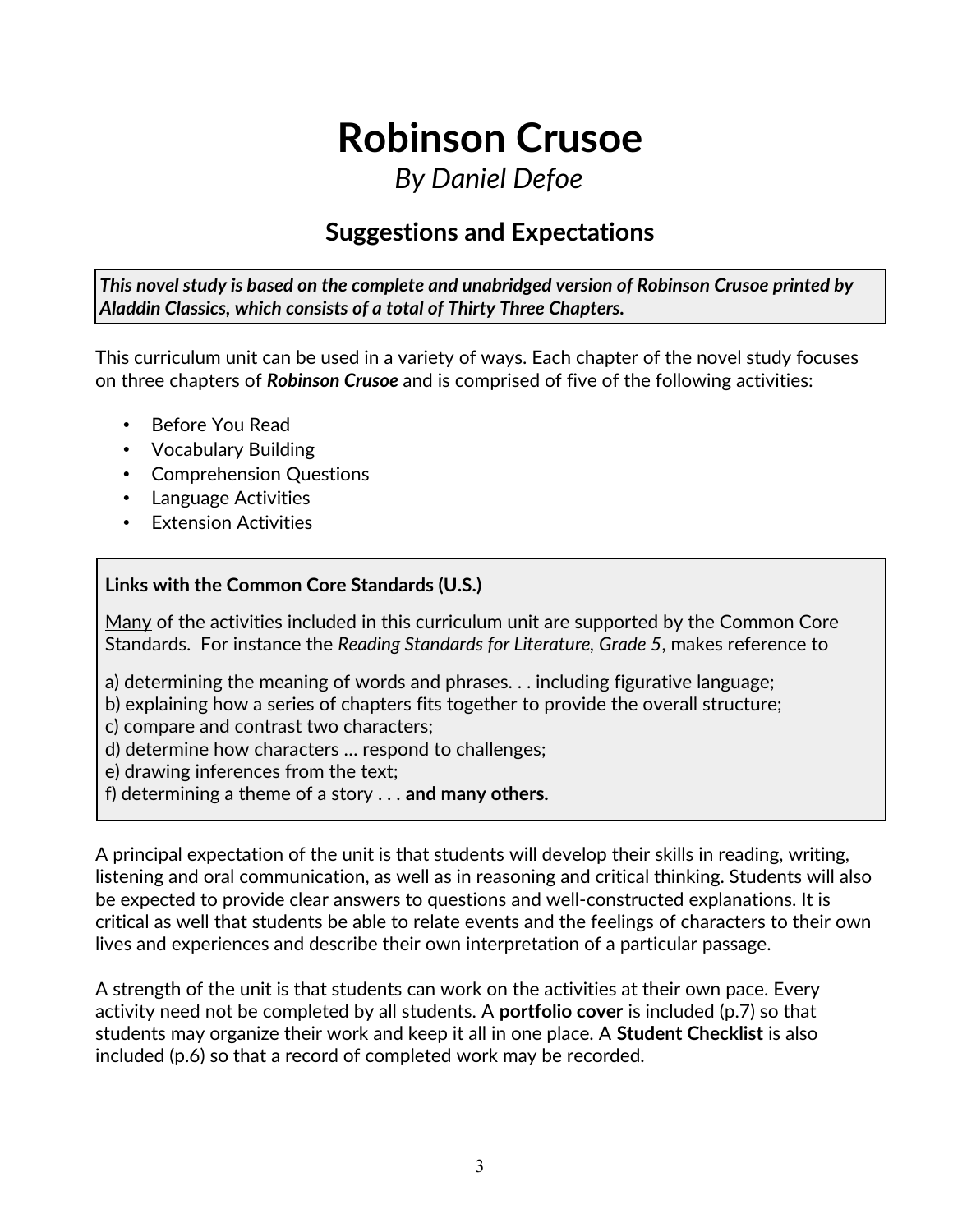## **Robinson Crusoe** *By Daniel Defoe*

### **List of Skills**

### **Vocabulary Development**

- 1. Locating descriptive words/phrases 8. Use of singular / plural nouns
- 2. Listing synonyms/homonyms 9. Listing compound words
- 3. Identifying/creating *alliteration* 10. Identifying parts of speech
- 
- 
- 
- 7. Identify *personification*

#### **Setting Activities**

1. Summarize the details of a setting

#### **Plot Activities**

- 1. Complete a *time line* of events 4. Identify *cliffhangers*
- 
- 3. Complete Five W's Chart

### **Character Activities**

### **Creative and Critical Thinking**

- 
- 2. Write a newspaper story 6. Write a book review
- 
- 4. Conduct an interview

### **Art Activities**

- 
- 
- 3. Create an Information Card
- 
- 
- 
- 4. Use of capitals and punctuation 11. Determining alphabetical order
- 5. Identifying syllables 12. Identification of root words
- 6. Identify *anagrams* 13. Identify/create *similes*

- 
- 2. Identify conflict in the story 5. Identify the climax of the novel.
- 1. Determine character traits 2. Relating personal experiences
- 1. Research 5. Write a description of personal feelings
	-
- 3. Participate in a talk show 7. Complete an Observation Sheet
- 1. A Storyboard **1.** A Storyboard **1.** A Storyboard
- 2. Create a collage 5. Create a comic strip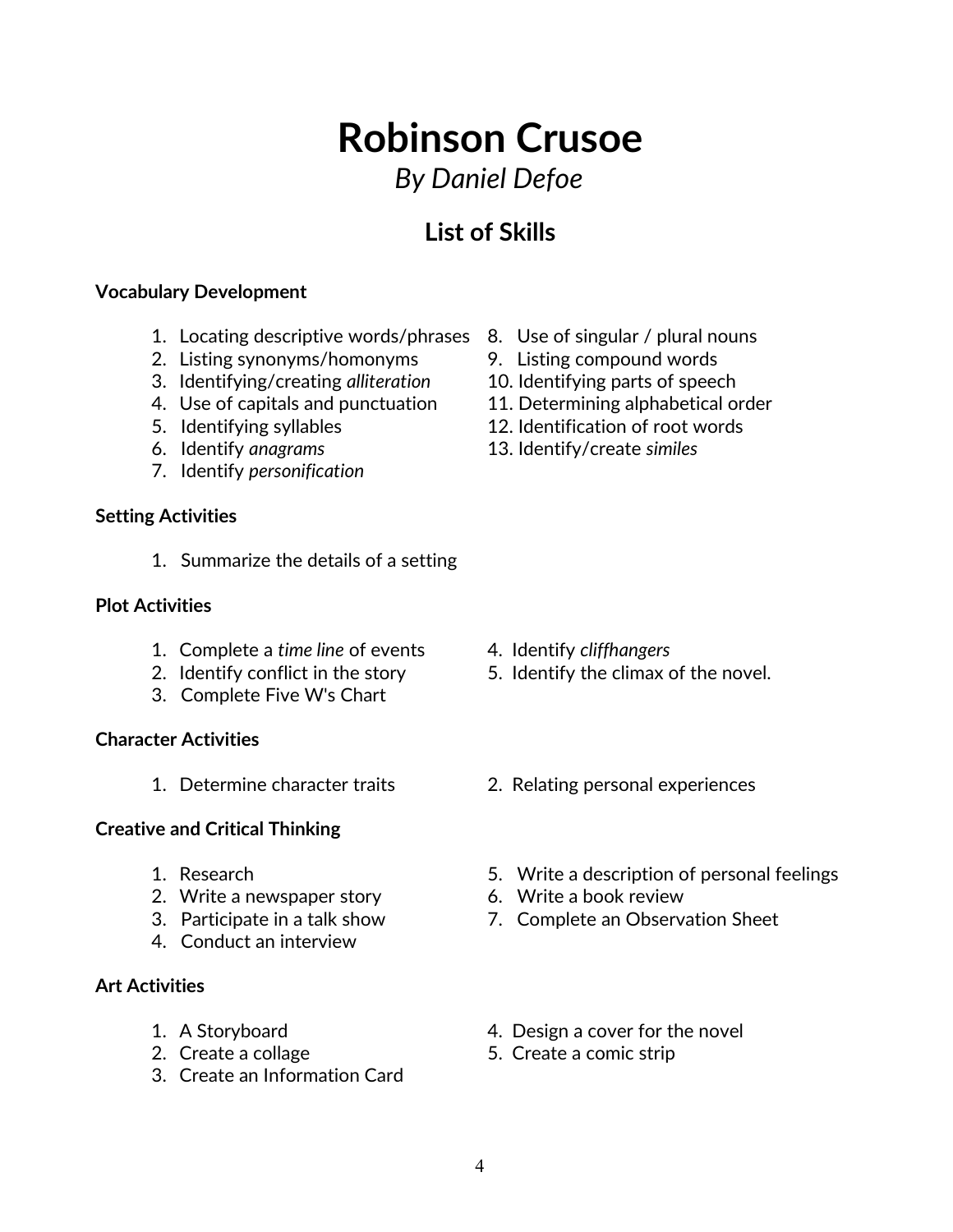*By Daniel Defoe*



Who has not dreamed of life on an exotic isle, far away from civilization? Here is the novel which inspired countless imaginations by lesser writers, none of which equal the power and originality of Defoe's famous book. Robinson Crusoe, set ashore on an island after a terrible storm at sea, is forced to make do with only a knife, some tobacco, and a pipe. He learns how to build a canoe, make bread, and endure endless solitude. That is until, twenty-four years later, when he confronts another human being. First published in 1719, Robinson Crusoe has been praised by such writers as James Joyce, Virginia Woolf, and Samuel Johnson as one of the greatest novels in the English language. (The Publisher)

A complete synopsis can be found here: http://en.wikipedia.org/wiki/Robinson\_Crusoe

### **Author Biography** *Daniel Defoe*

**Daniel Defoe** (Born ca. 1660–1661, Died 24 April 1731)

Born **Daniel Foe**, was an English trader, writer, journalist, pamphleteer and spy, now most famous for his novel **Robinson Crusoe**. Defoe is notable for being one of the earliest proponents of the novel, as he helped to popularize the form in Britain, and, along with others such as Samuel Richardson, is among the founders of the English Novel. A prolific and versatile writer, he wrote more than 500 books, pamphlets and journals on various topics (including politics, crime, religion, marriage, psychology and the supernatural). He was also a pioneer of economic journalism.



Courtesy of Wikipedia. http://en.wikipedia.org/wiki/Daniel Defoe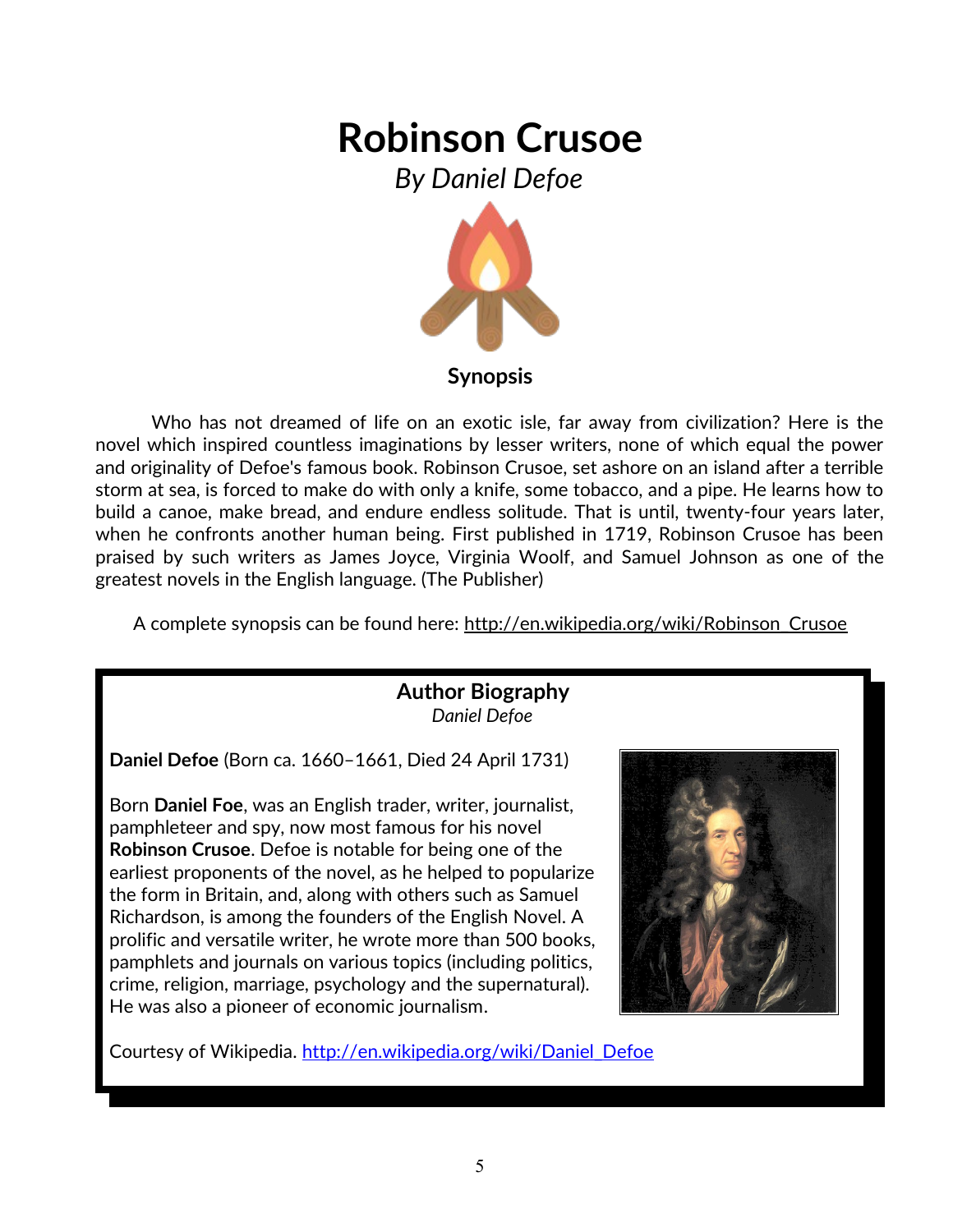*By Daniel Defoe*



**Student Checklist**

Student Name

| Assignment | Grade / Level | Comments |
|------------|---------------|----------|
|            |               |          |
|            |               |          |
|            |               |          |
|            |               |          |
|            |               |          |
|            |               |          |
|            |               |          |
|            |               |          |
|            |               |          |
|            |               |          |
|            |               |          |
|            |               |          |
|            |               |          |
|            |               |          |
|            |               |          |
|            |               |          |
|            |               |          |
|            |               |          |
|            |               |          |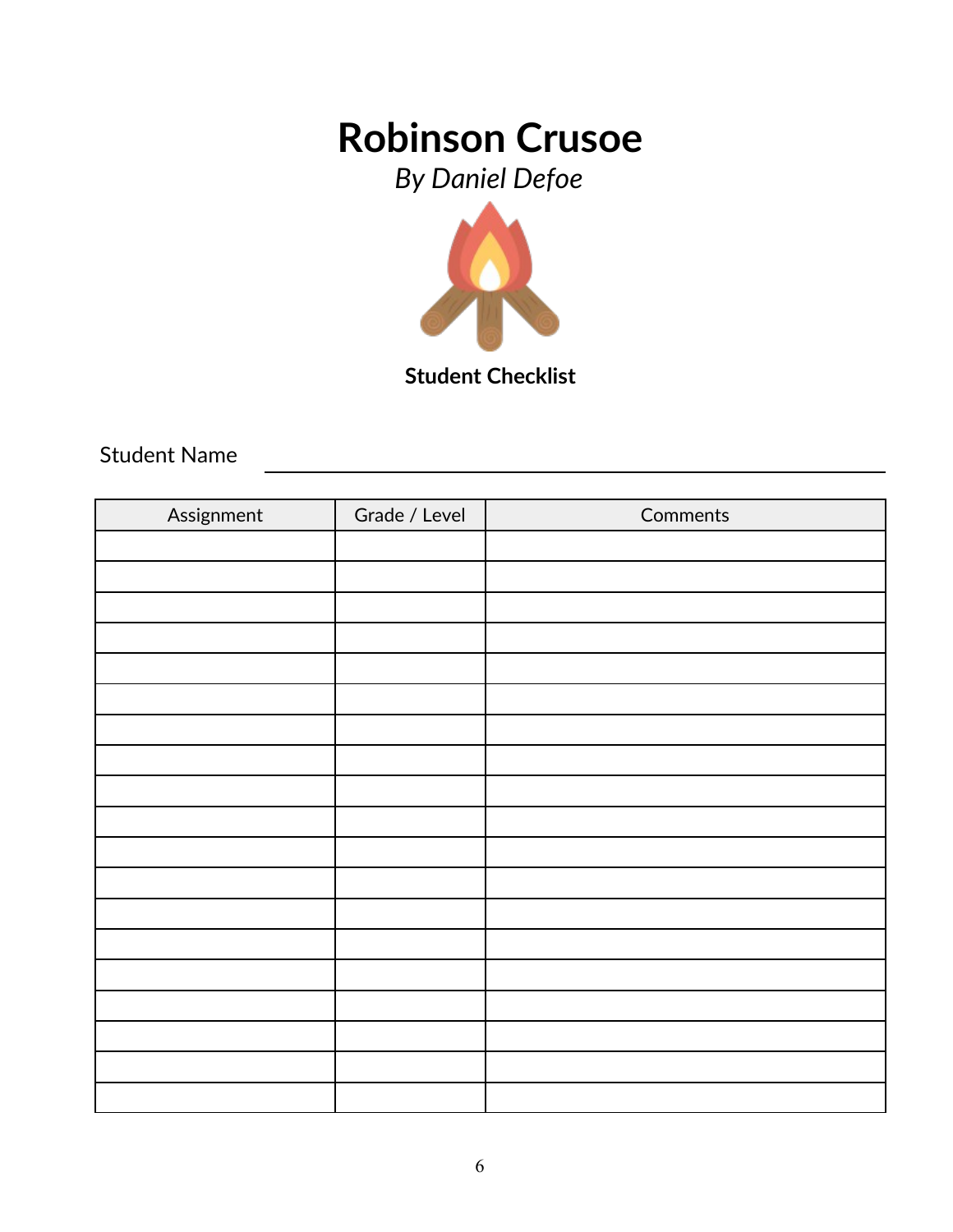

*By Daniel Defoe*

Name: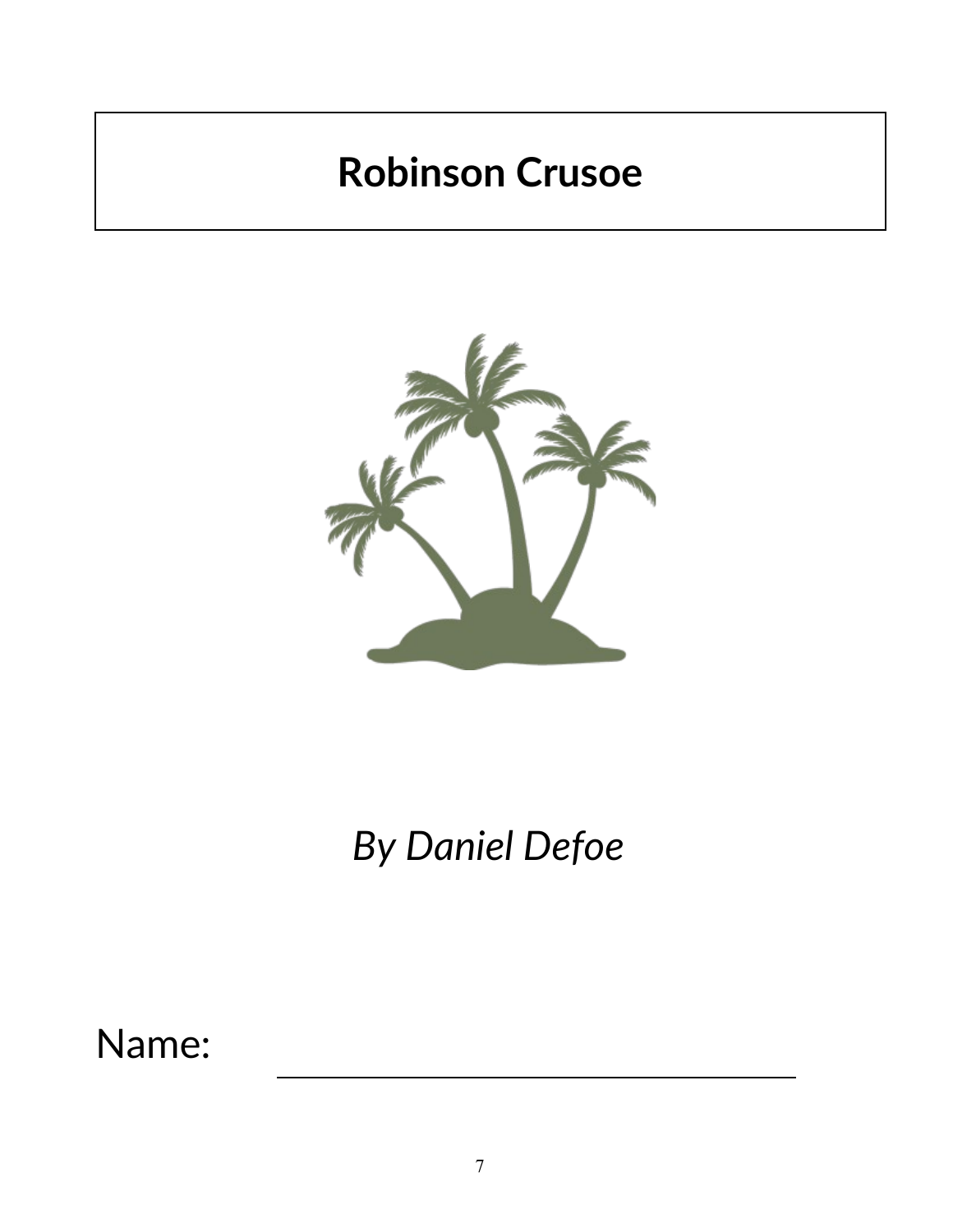## **Robinson Crusoe** *By Daniel Defoe* **Chapter 1-3**



## **Before you read the chapter**:

If you were stranded alone on a desert island, what would be your first three priorities and why?



### **Vocabulary:**

Choose a word from the list to complete each sentence.

| contrary | discourse | called    | forward |
|----------|-----------|-----------|---------|
| terrible | amazement | excellent | answer  |

- 1. My father, a wise and grave man, gave me serious and \_\_\_\_\_\_\_\_\_\_\_\_\_\_\_\_\_ counsel against what he foresaw was my design.
- 2. I was sincerely affected with this \_\_\_\_\_\_\_\_\_\_\_\_\_\_\_, and, indeed, who could be otherwise?
- 3. "A capful d'you call it?" said I; "'twas a \_\_\_\_\_\_\_\_\_\_\_\_\_\_\_ storm."
- 4. The sixth day of our being at sea we came into Yarmouth Roads; the wind having been \_\_\_\_\_\_\_\_\_\_\_\_\_\_\_\_ and the weather calm, we had made but little way since the storm.
- 5. By this time it blew a terrible storm indeed; and now I began to see terror and \_\_\_\_\_\_\_\_\_\_\_\_\_\_\_\_\_\_\_ in the faces even of the seamen themselves.
- 6. Then all hands were  $\frac{1}{2}$  =  $\frac{1}{2}$  =  $\frac{1}{2}$  =  $\frac{1}{2}$  to the pump.
- 7. My comrade, who had helped to harden me before, and who was the master's son, was now less \_\_\_\_\_\_\_\_\_\_\_\_\_\_\_\_\_ than I.
- 8. We parted soon after; for I made him little \_\_\_\_\_\_\_\_\_\_\_\_\_, and I saw him no more.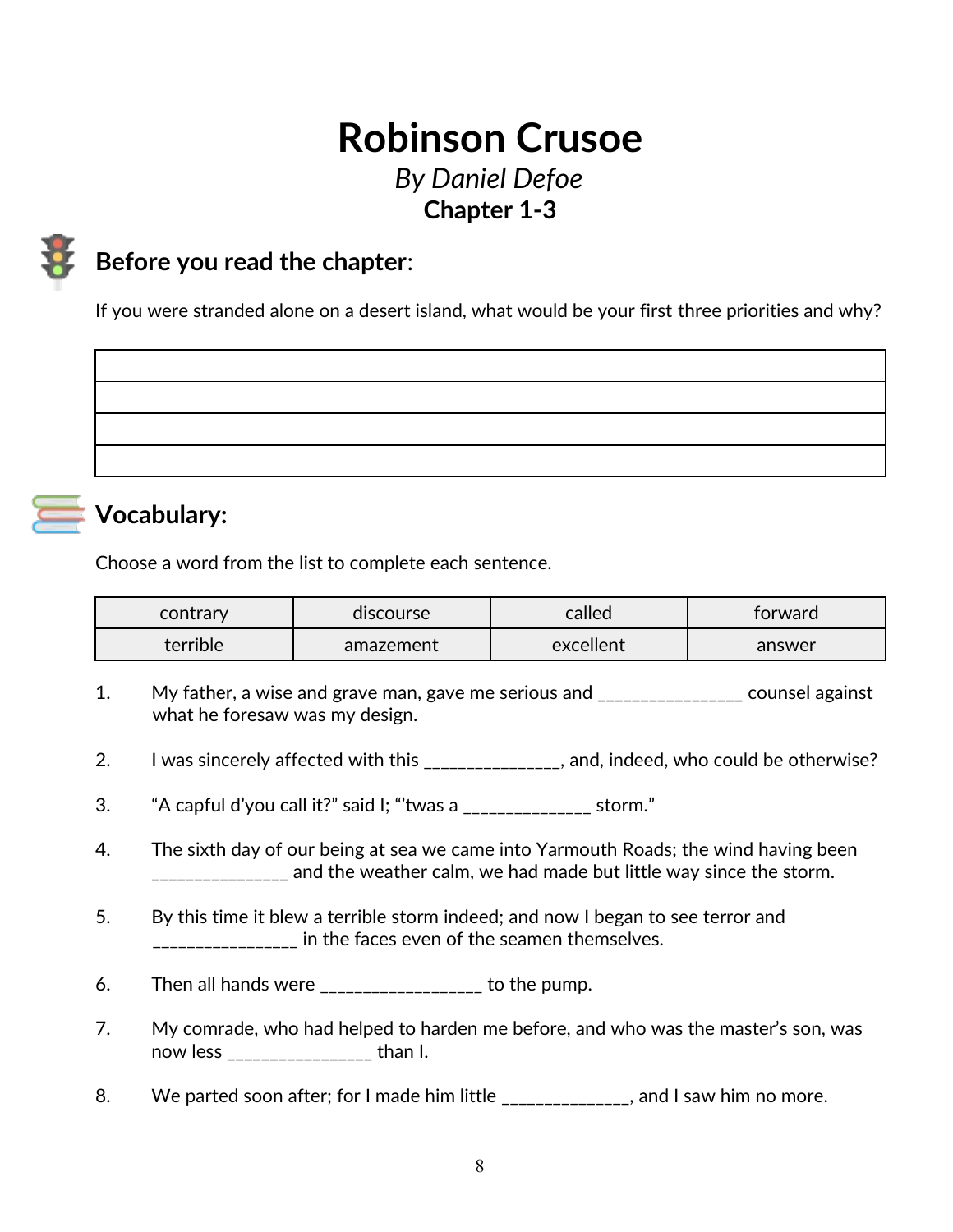

### Part 1 - Chapter 1

- 1. What was Robinson describing when he said *"... he had found, by long experience, was the best state in the world, the most suited to human happiness, not exposed to the miseries and hardships, the labour and sufferings of the mechanic part of mankind, and not embarrassed with the pride, luxury, ambition, and envy ..."*
- 2. What promise did Robinson give his mother in order for him to receive a blessing from his father to go out on his first voyage?

b. What was the outcome of his request at the end of the chapter?

#### Part 2 – Chapter 2

- 1. Describe the setting of chapter two.
- - 2. What kind of ship did Robinson say stood the best chance of surviving the storm?
	- 3. As the storm grew more violent, what did the Master, the Boatswain and many others do that Robinson found to be rather sensible under the circumstances?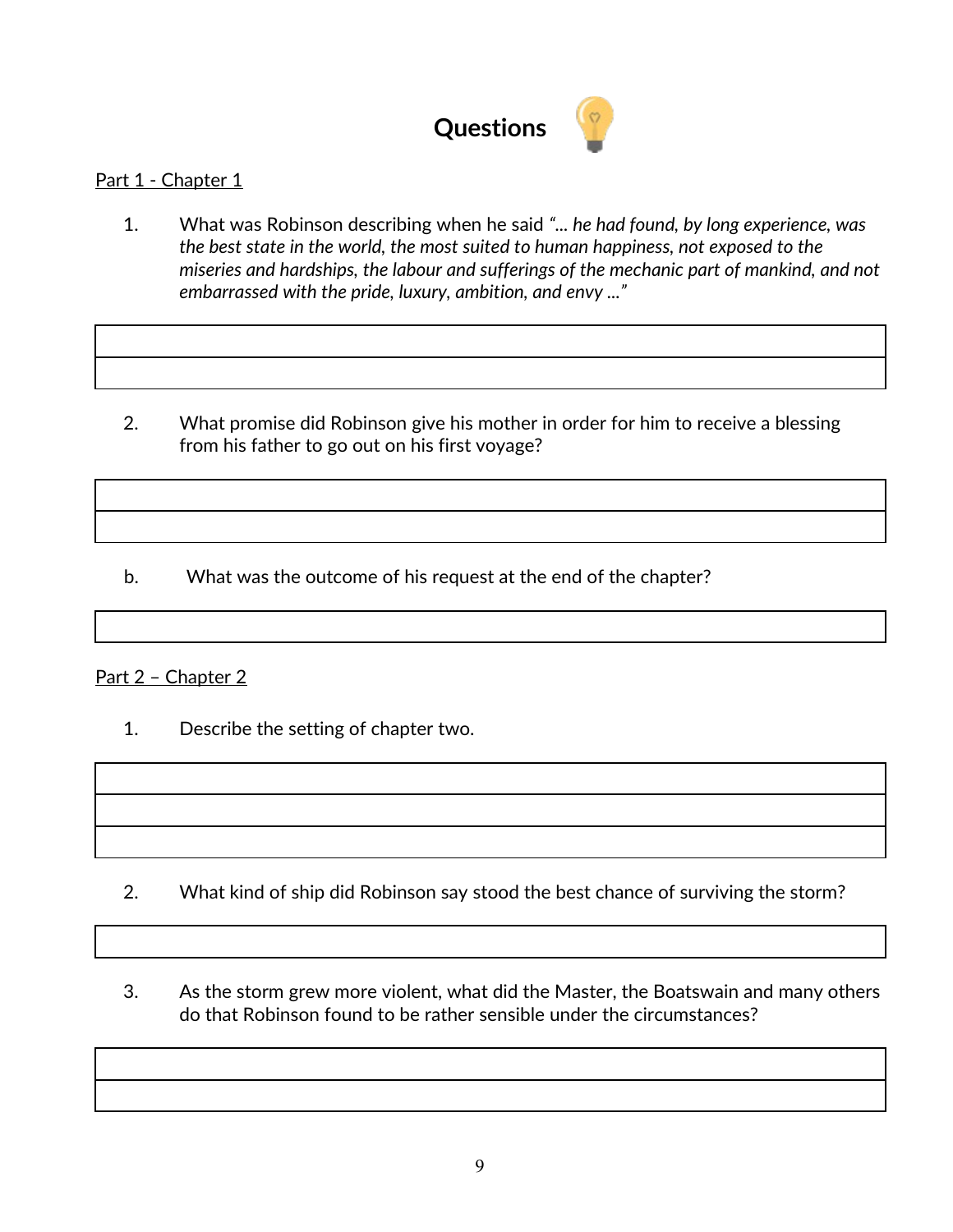#### Part 3 - Chapter 3

1. What famous Bible story did the master's son compare their dangerous voyage to, and what were the reasons for this comparison?

b. What was the master's son's advise to Robinson?

2. What decision did Robinson's come to after thinking hard about his future?.





ABC

**A**. There are many writers that enjoy using **alliteration –** a literary device is where the author **r**epeats the same sound at the beginning of several words. Here's an example of an alliteration: ". . . **s**creeching, **s**creaming, **s**hrieking about **s**omething or other."

Using your imagination, create your own examples of **alliteration** from the following topics. Each example must contain a minimum of three words.

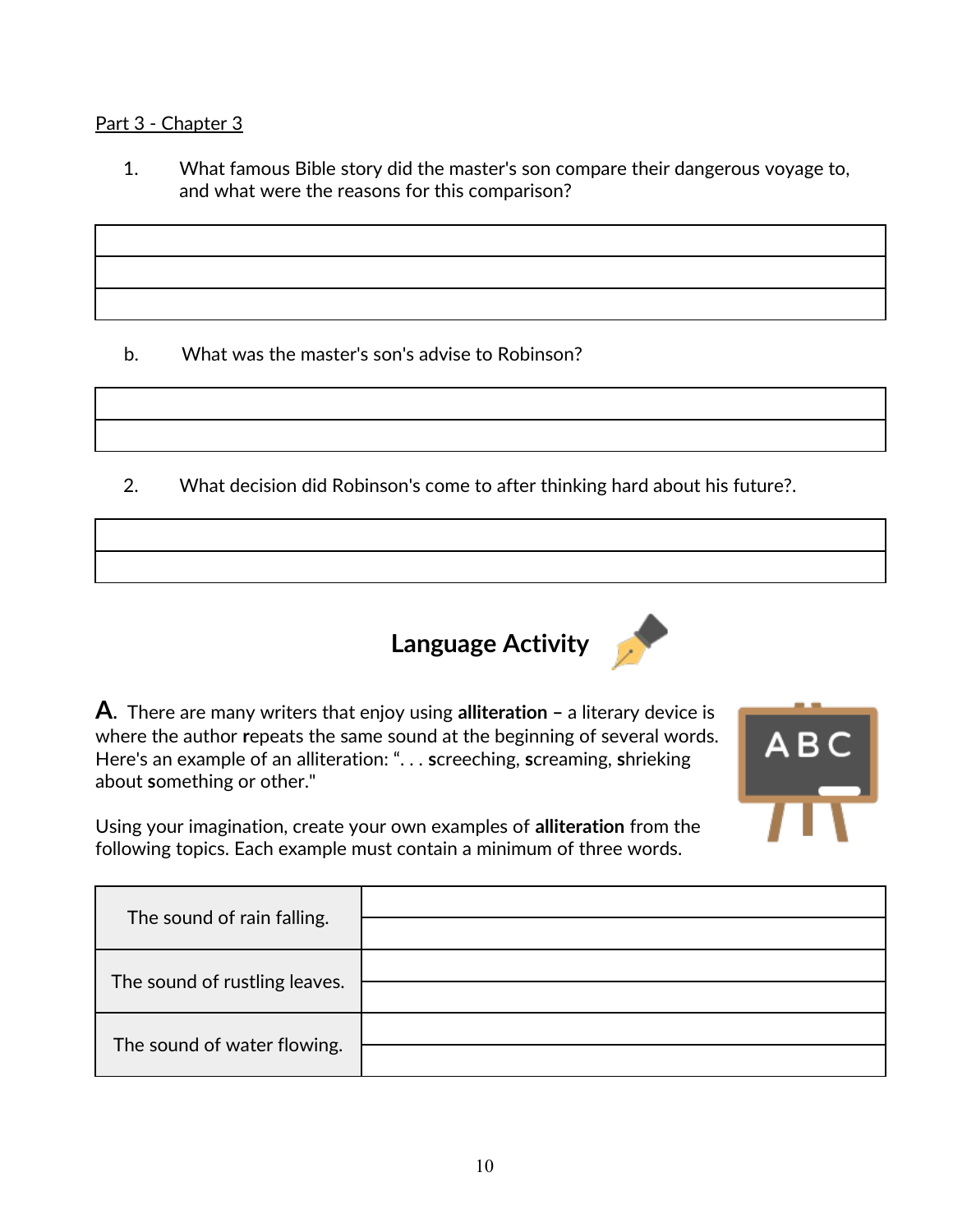**B.** A **simile** is a comparison using the words "like" or "as". Here's an example from chapter two: *Now I saw plainly the goodness of his observations about the middle station of life, how easy, how comfortably he had lived all his days, and never had been exposed to tempests at sea or troubles on shore; and I resolved that I would, like a true repenting prodigal, go home to my father. ."* 



What two things are being compared in this example?

Invent your own **similes** comparing the following items with something from your own imagination:

a) A dog barking at a bird in a tree.

b) A farmer milking his cows.

### **C. Choose Wisely**

If you were stranded on a desert island, and you could only bring three items in your bag. Which items would you bring, and why?



| $\overline{2}$ |  |
|----------------|--|
|                |  |
|                |  |
|                |  |
| 3              |  |
|                |  |
|                |  |
|                |  |
|                |  |